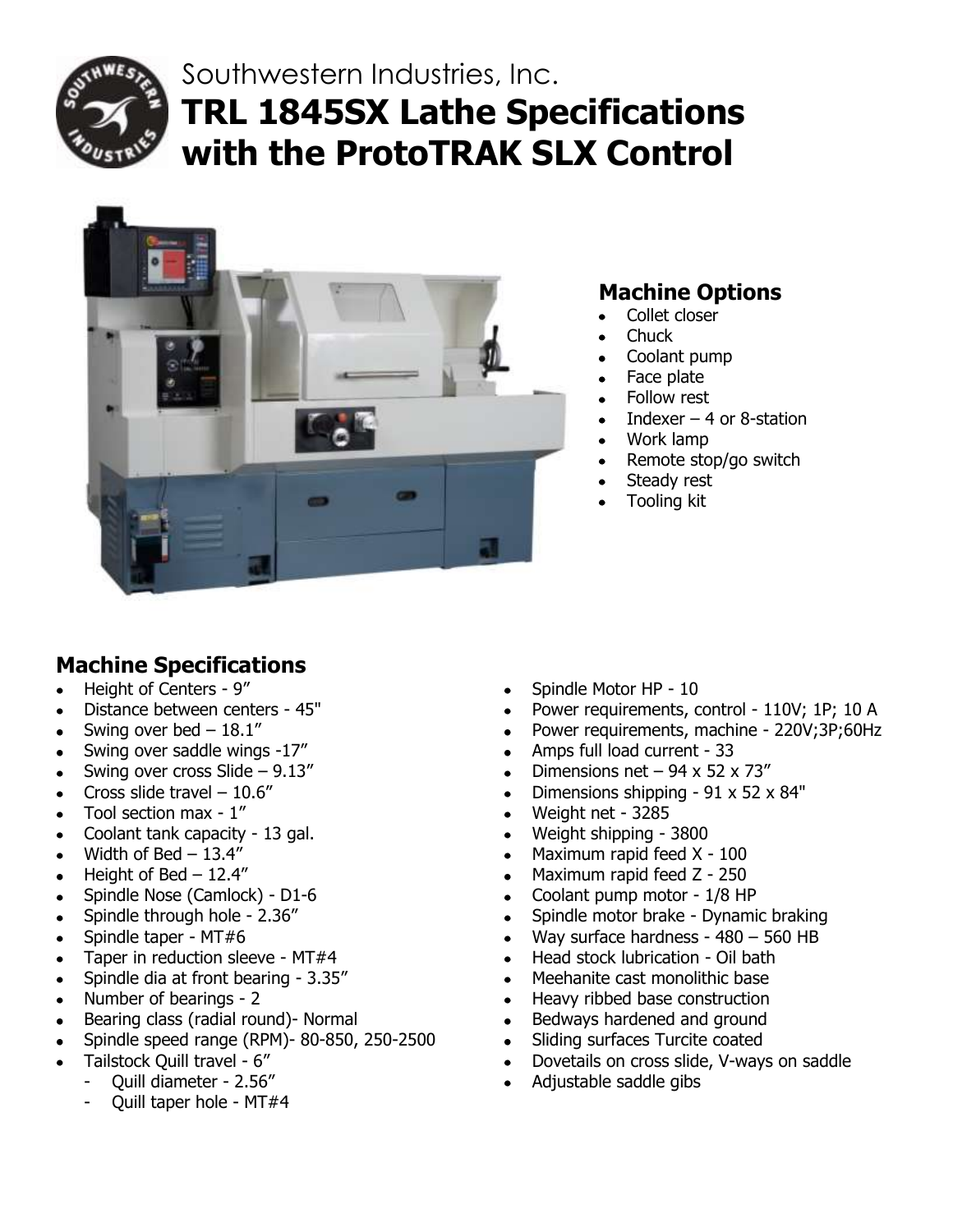## **ProtoTRAK SLX System Specifications**

#### **(O) indicates optional feature**

## **ProtoTRAK System Hardware**

- ProtoTRAK SLX CNC  $\bullet$
- Two-axis CNC, two-axis DRO  $\bullet$
- Electronic handwheels for manual operation  $\bullet$
- 10.4" color active-matrix screen  $\bullet$
- Industrial-grade Celeron® processor  $\bullet$
- 256 Mb Ram  $\bullet$
- P/S 2 Keyboard connector  $\bullet$
- 2 USB connectors
- RJ45 port and Ethernet card (O)  $\bullet$
- Override of program feedrate
- Override of program spindle speed  $\bullet$
- LED status lights built into display  $\bullet$
- TEAC floppy drive  $\bullet$
- Gasket-sealed enclosures
- Jogstick for convenient jog  $\bullet$
- $\bullet$ 128 Mb USB Thumb Drive flash memory (O)
- Clean front panel with few hard keys  $\bullet$

## **Software Features – general operation**

- Clear, uncluttered screen display  $\bullet$
- Prompted data inputs
- English language no codes  $\bullet$
- Soft keys change within context  $\bullet$
- Windows® operating system
- Color graphics with adjustable views
- Inch/mm selectable
- Convenient modes of operation (see below)  $\bullet$

## **DRO Mode features**

- Incremental and absolute dimensions  $\bullet$
- Jog at rapid with override  $\bullet$
- Powerfeed X or Z  $\bullet$
- Tapers of any angle  $\bullet$
- Radius  $\bullet$
- Fillet  $\bullet$
- Go To dimensions (O)  $\bullet$
- Servo motor return to Home  $\bullet$
- Spindle speed setting with override  $\bullet$
- Tool offsets from library
- Fine/course handwheel resolution (O)

## **Program Mode features**

- Geometry-based programming  $\bullet$
- Event comments (O)  $\bullet$
- Incremental and absolute dimensions  $\bullet$
- $\bullet$ Automatic tool nose radius compensation
- Circular interpolation  $\bullet$
- Linear interpolation  $\bullet$
- Look –graphics with a single button push  $\bullet$
- List step graphics with programmed events displayed
- Alphanumeric program names
- Conrad one input for automatic corner radius programming
- Chamfer one input for automatic chamfer  $\bullet$ programming
- Math helps with graphical interface  $\bullet$
- Auto load of math solutions
- Subroutine repeat of programmed events  $\bullet$
- Nesting  $\bullet$
- Programmable spindle speeds  $\bullet$
- Program run time clock in Run Mode (O)  $\bullet$
- CSS (Constant Surface Speed) programming  $\bullet$ (O)
- IPR (Inch per Revolution) programming (O)  $\bullet$
- Gang tooling (O)  $\bullet$

## **Canned cycles**

- Position  $\bullet$
- Drill
- Bore
- Turn  $\bullet$
- Arc  $\bullet$
- **Cycle**  $\bullet$
- $\blacksquare$ Thread
- Groove  $\bullet$
- Custom thread (O)  $\bullet$
- Tap (O)  $\bullet$

## **Edit mode Features**

- Delete events  $\bullet$
- Erase program
- Spreadsheet editing (O)  $\bullet$
- Global data change (O)  $\bullet$
- Clipboard to copy events between programs (O)

## **Set Up Mode Features**

- Program diagnostics  $\bullet$
- Advanced tool library
- Tool library file save  $\bullet$
- $\bullet$ Icon-prompted tool setting
- Tool offsets with modifiers  $\bullet$
- Single tool set-up
- Gang tool set-up (O)  $\bullet$
- Indexer tool set-up (O)  $\bullet$
- Advanced diagnostic routines  $\bullet$
- Software travel limits